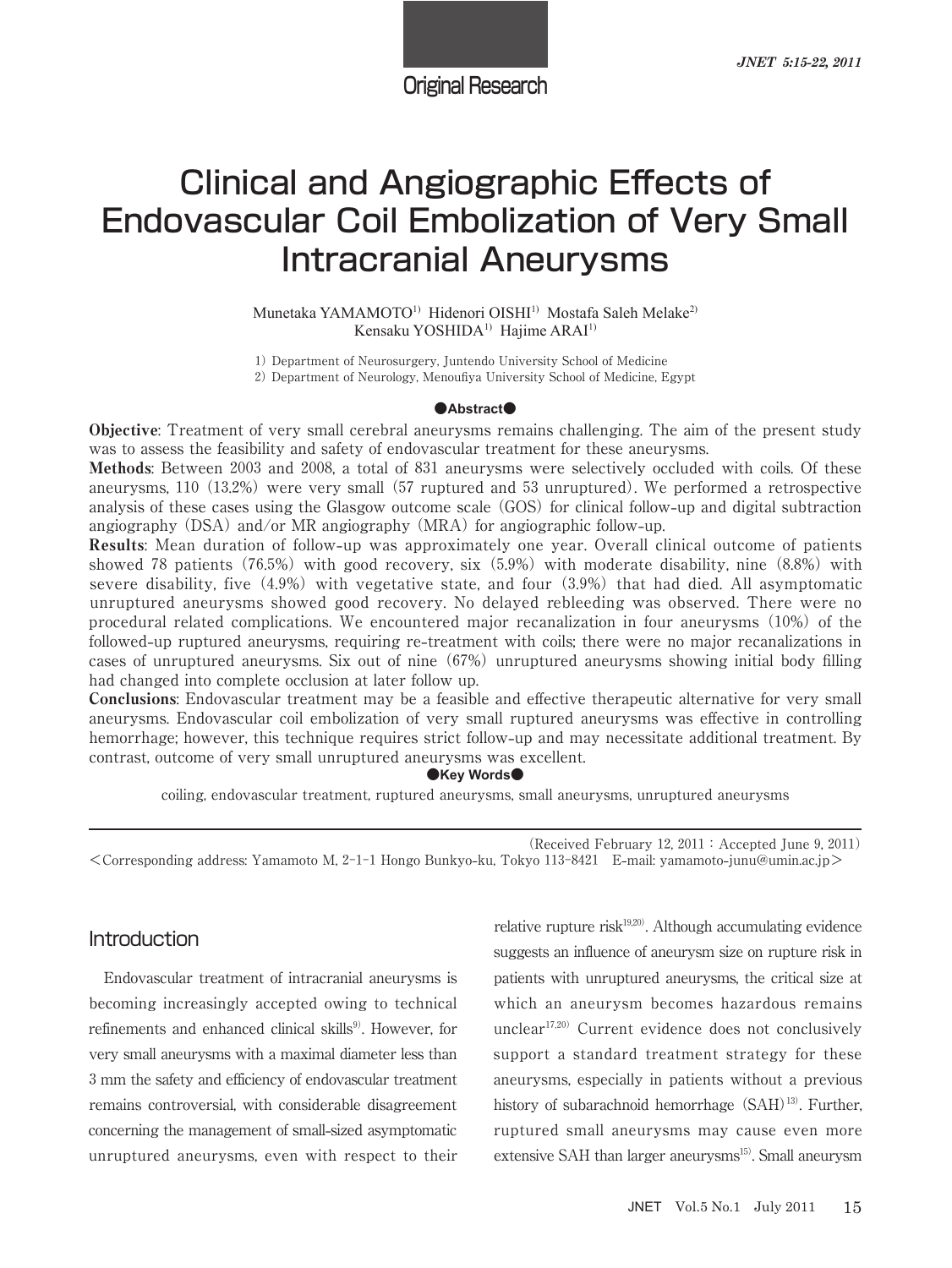|             | Ruptured      |    | Unruptured                             |              | Total           |
|-------------|---------------|----|----------------------------------------|--------------|-----------------|
| Number      | 57            |    | 53                                     |              | 110             |
| Female:Male | 39:18         |    | 37:16                                  |              | 76:34           |
| Age (mean)  | $27-90(58.9)$ |    | $22 - 90(59.8)$                        |              | $22 - 90(59.3)$ |
|             | $H/H$ grade   |    | Reasons of detection                   |              |                 |
|             |               | 15 | Incidental, single                     | 11 (20.8%)   |                 |
|             | П             | 17 | Incidental, multiple                   | 14 (26.4%)   |                 |
|             | Ш             | 11 | Associated with<br>ruptured aneurysm/s | $26(49.1\%)$ |                 |
|             | IV            | 10 | Associated with AVM                    | 2(3.7%)      |                 |
|             | V             | 4  |                                        |              |                 |

Table 1 Patient characteristics

 $AVM:$  Arteriovenous malformation,  $H/H:$  Hunt and Hess scale.

size is a potential risk factor for procedure**-**related ruptures during endovascular treatment of cerebral aneurysms<sup>8,11)</sup>. Direct clipping is also limited because these aneurysms are often thin**-**walled and have a risk of narrowing or tearing the parent vessel during clipping<sup>10</sup>. . As such, in the present study we retrospectively reviewed our endovascular management of very small ruptured and unruptured aneurysms with respect to frequency, clinical results, complications, outcome, and retreatment rate with an assessment of its efficacy and safety.

## Patients and methods

## **1. Patient characteristics**

From April 2003 to May 2008, 831 aneurysms were occluded with detachable coils at our hospital and its affiliated institutions by the same working surgeons. Of these aneurysms,  $110$   $(13.2%)$  measured less than 3mm in size, including 57 ruptured aneurysms manifesting by SAH and 53 unruptured aneurysms. The mean age of patients with ruptured aneurysms was 58.9 years (range, 27-90 years) and of patients with unruptured aneurysms was 59.8 years (range, 22-90 years). There were 76  $(69%)$  females  $(39$  ruptured, 37 unruptured) and 34  $(31%)$  males  $(18$  ruptured,  $16$  unruptured). Groups of patients with ruptured aneurysms were assessed by the Hunt and Hess scale (HH), and showed 15 patients with grade I, 17 with grade  $II$ , 11 with grade  $III$ , 10 with grade Ⅳ, and four with grade Ⅴ. For groups of patients with unruptured aneurysms, lesions were either incidental  $(20.8\% \text{ single}, 26.4\% \text{ multiple})$  or associated with other lesions  $(49.1\%$  ruptured,  $3.7\%$  AVM) (Table 1). Aneurysm locations varied between the anterior and posterior circulation, internal carotid artery (ICA) (28%,  $n=31$ ), anterior communicating artery (ACoA) (21%,  $n =$  $23$ ), anterior cerebral artery  $(ACA)$   $(12\%, n=13)$ , middle cerebral artery  $(MCA)$   $(18\%, n=20)$ , and the posterior circulation  $(21\%, n=23)$ .

## **2. Therapeutic procedure**

Endovascular coiling of aneurysms were chosen if it was deemed the best option after evaluation by the operating team, or if the patient refused surgery for clipping. The indications of therapies for unruptured aneurysms were based on the patients' decisions. All endovascular procedures were performed in a neuroangiography suite equipped with digital subtraction angiography (DSA), road-mapping, and 3D rotational angiography (3DRA) capabilities under general anesthesia. A baseline activated clotting time (ACT) was obtained and then performed repeatedly throughout the operation in order to maintain ACT at  $2-2.5$  times that of control patients in order to adjust the dose of systemic heparinization excluding cases with cerebral parenchymal hematoma). The aneurysms were coiled using Guglielmi detachable coils GDC; Boston Scientific, Fremont, CA, USA), Orbit Trufill and MiniComplex fill coils (Cordis, Miami Lakes, FL, USA), and Electro Detach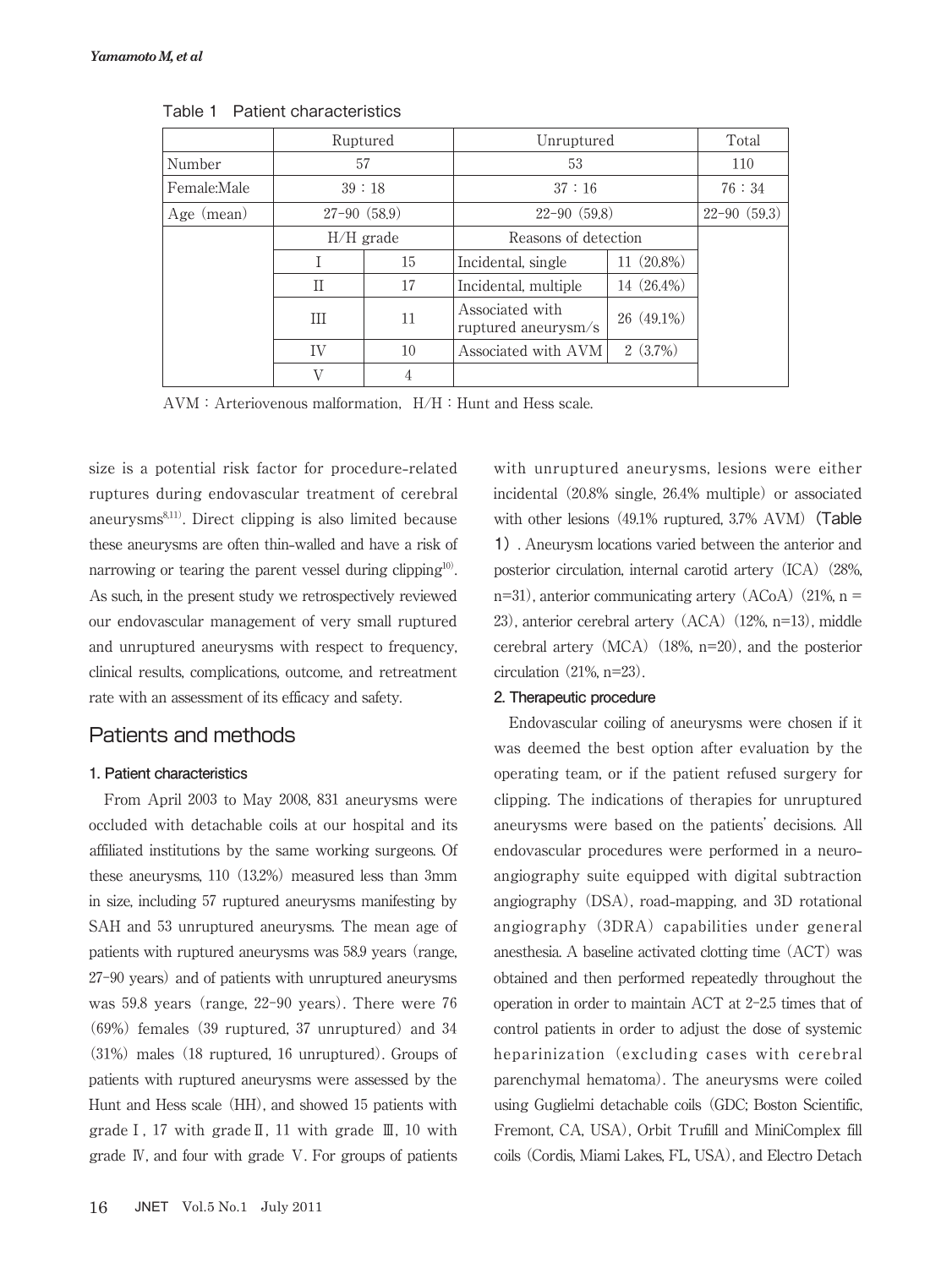

## Table 2 Immediate angiographic results

 ED coil Kaneka Medix Corporation, Osaka, Japan. HyperGlide and HyperForm balloon microcatheters (eV3 Neurovascular, Irvine, CA, USA) were used when necessary during the procedure. Proper shaping of the microcatheter is mandatory to obtain its stability and to achieve optimum coiling. After the procedure, patients were moved into the neurointensive care unit until stable, and then to the neurosurgical ward.

## **3. Follow-up strategy**

Clinical follow-up: The Glasgow Outcome Scale GOS was used to divide patients into five categories as follows: Good Recovery (GR), resumption of normal activities even though there may be minor neurological or psychological deficits; Moderately Disabled (MD), patient is independent as far as daily life is concerned; Severely Disabled SD, patient depends upon others for daily support due to mental or physical disability or both; persistent Vegetative State (VS), patient exhibits no obvious cortical function; Death D. Scoring was performed during outpatient follow**-**up visits.

Angiographic follow-up: Angiographic results were recorded immediately after endovascular treatment and on follow**-**up, and classified according to Raymond et al. as: Class 1, complete occlusion (CO); Class 2, residual neck (NR); or Class 3, residual aneurysm sac (body filling,  $BF$ ). Conventional angiography and/or magnetic resonance angiography were used for angiographic follow**-**up of patients. The degree of recanalization was assessed according to Roy et al. $14)$  as: unchanged, minor, major if it is saccular and its size theoretically permits re-treatment with coils), and thrombosed (showing healing change of the aneurysms).

## **Results**

## 1. Immediate angiographic results

Immediate DSA of the ruptured aneurysms showed aneurysms  $(72%)$  with complete occlusion, six  $(10%)$ with neck residual, five  $(9%)$  with aneurysm body filling, and five  $(9%)$  were attempted but failed coiling. DSA of the unruptured aneurysms showed  $38$   $(72%)$  with complete occlusion, two  $(4%)$  with neck residual, 10  $(19%)$  with aneurysm body filling, and three  $(5%)$  were attempted (Table 2). There were no procedural related complications.

## **2. Angiographic follow-up**

Seventy-seven patients (70%) underwent follow-up angiography. Of these patients,  $40/57$  (70.2%) had ruptured aneurysms and  $37/53$  (69.8%) had unruptured aneurysms. Of the group of ruptured aneurysms, aneurysms (65%) showed complete occlusion, seven  $(17%)$  showed neck residual, and seven  $(18%)$  showed aneurysm body filling. By contrast, of the unruptured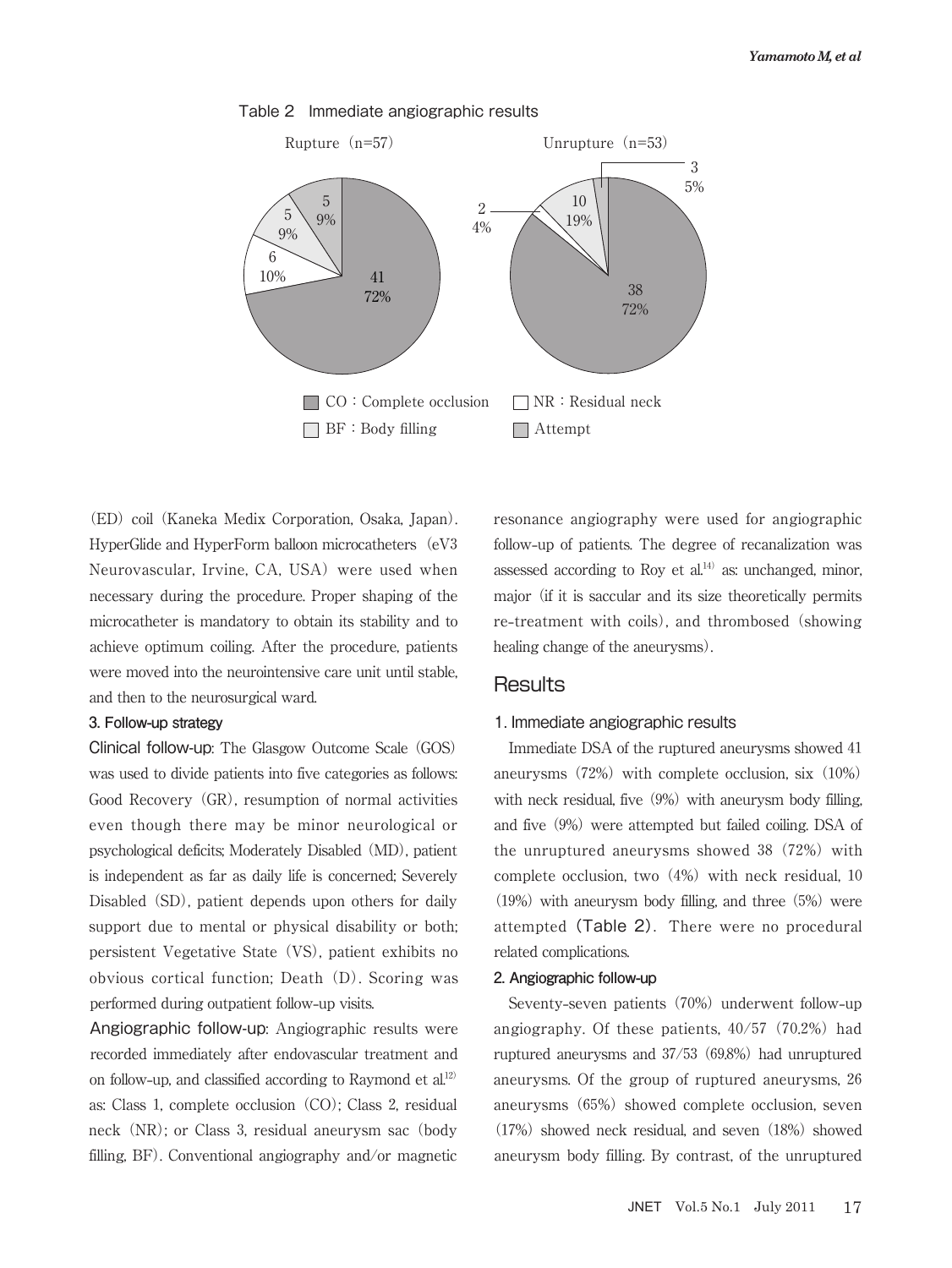

Table 3 Angiographic follow up

aneurysms group, 31 aneurysms (84%) showed complete occlusion, two (5%) showed neck residual, and four  $(11%)$  showed aneurysm body filling (Table 3).

For assessment of the degree of recanalization, major recanalization was observed in four aneurysms (10%) of the followed**-**up ruptured aneurysms, and required retreatment with coils (Fig. 1). By contrast, no recanalization was required in cases of unruptured aneurysms. Three out of the four major recurrence cases required a second treatment, and another one case refused additional treatment. The ruptured aneurysms with major recurrence at follow**-**up showed an increase in size relative to their original size. Thrombosis (indicating healing process) occurred in six of the unruptured aneurysms  $(16%)$  compared to two of the ruptured aneurysms (5%). Of the 10 patients with unruptured aneurysms showing initial body filling, one case was missed in the follow**-**up, while in the remaining nine cases, six aneurysms changed into complete aneurysm occlusion(Fig. 2).

## **3. Clinical follow-up**

The mean clinical follow-up was 381 days (range, 2-1688 days). No delayed re-bleeding was observed. Based on GOS scores, overall clinical outcome of patients harboring ruptured aneurysms showed 33 patients (58%) with a good recovery,  $six$   $(10\%)$  with a moderate disability, nine  $(16%)$  with a severe disability, five  $(9%)$  with a vegetative state, and four  $(7%)$  died. All patients with asymptomatic unruptured aneurysms showed good recovery.

# **Discussion**

In the present study we retrospectively analyzed our endovascular management of cases of ruptured and unruptured very small aneurysms. Conservative management is a clinically preferred treatment modality in the subgroup of unruptured aneurysms, particularly in old patients with no history of SAH. In such cases, it is likely that clinicians rely on previously published estimates of annual bleeding rates of these aneurysms. However, these estimates vary considerably and depend on study design, study population, and aneurysm characteristics<sup>13,20)</sup>. In a study by Wiebers et al.,<sup>20)</sup> the **-**year cumulative rupture rates for unruptured aneurysms located in the ICA, anterior communicating artery ACA, or MCA were 0%, 2.6%, 14.5%, and 40% for aneurysms < 7mm,  $7-12$  mm,  $13-24$  mm, and  $\geq 25$  mm, respectively, compared with rates of  $2.5\%$ ,  $14.5\%$ ,  $18.4\%$ , and  $50\%$ , respectively, for the same**-**sized categories involving posterior circulation and posterior communicating artery aneurysms. Other studies also reported annual ranges of rupture rates among patients with asymptomatic unruptured aneurysms that varied from  $0.05-2.3\%$  per year<sup>4,21,22</sup>. Ishibashi et al. also assessed the hazard ratio for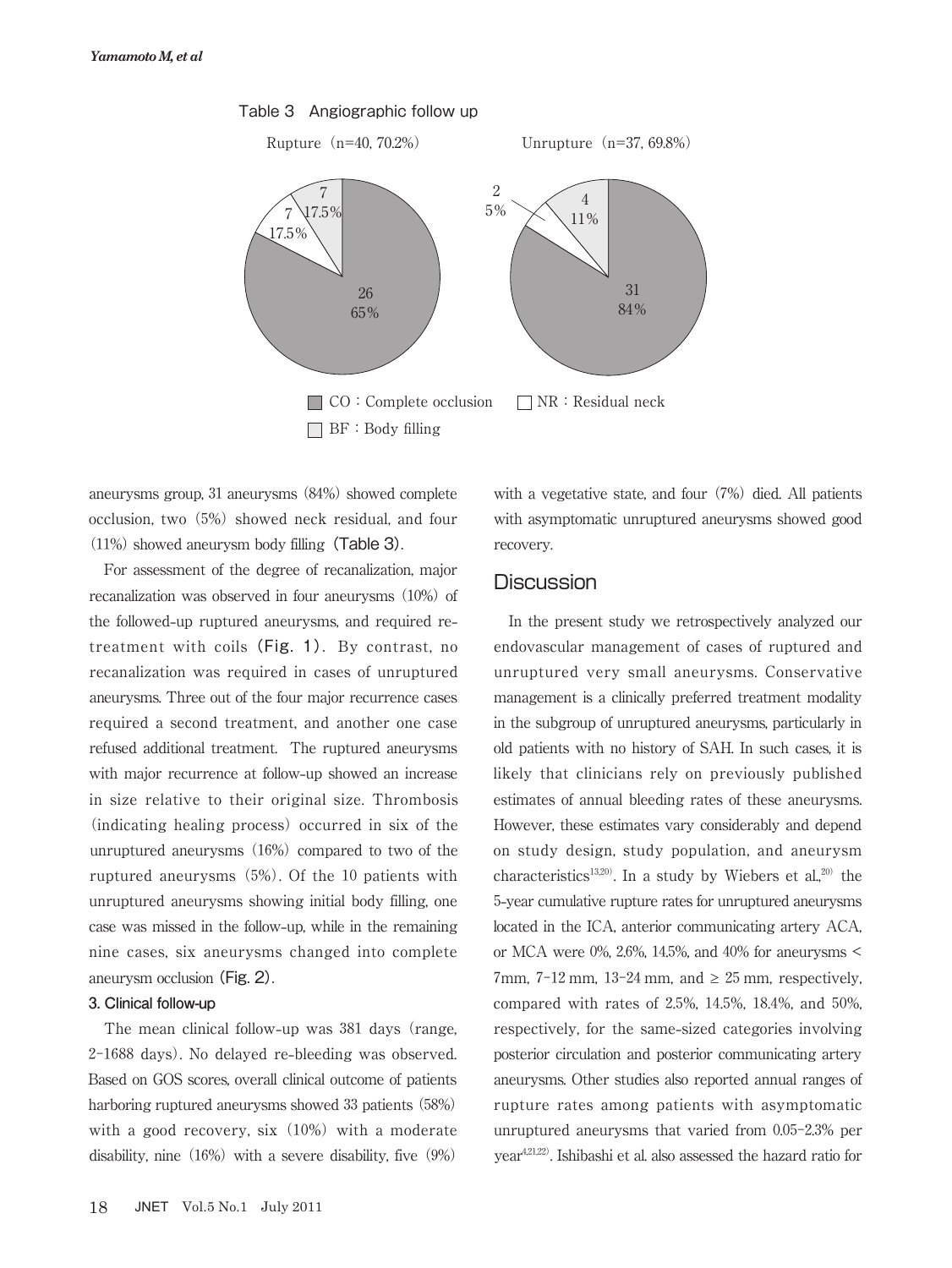

E:Follow**-**up angiography after two years from recoiling.

aneurysm rupture in cases of unruptured aneurysms with different sizes, and found that history of SAH in the group of small**-**sized aneurysms greatly increased this ratio to  $5.5$   $(0.9-32.4)$ , and that  $25\%$  of the aneurysms developed rupture (two out of eight cases)<sup>2)</sup> .

Although the risk of rupture is relatively low for aneurysms, there is no evidence validating conservative management for the treatment of small asymptomatic

unruptured aneurysms . Additionally, there is evidence that ruptured small aneurysms may cause even more extensive SAH than larger aneurysms . In the present study we had relatively equal numbers of ruptured  $(n=57)$  and unruptured  $(n=53)$  aneurysms, and found that attempted coiling was higher among ruptured aneurysms  $(9%)$  than unruptured aneurysms  $(5%)$ , likely due to increased coiling difficulty in ruptured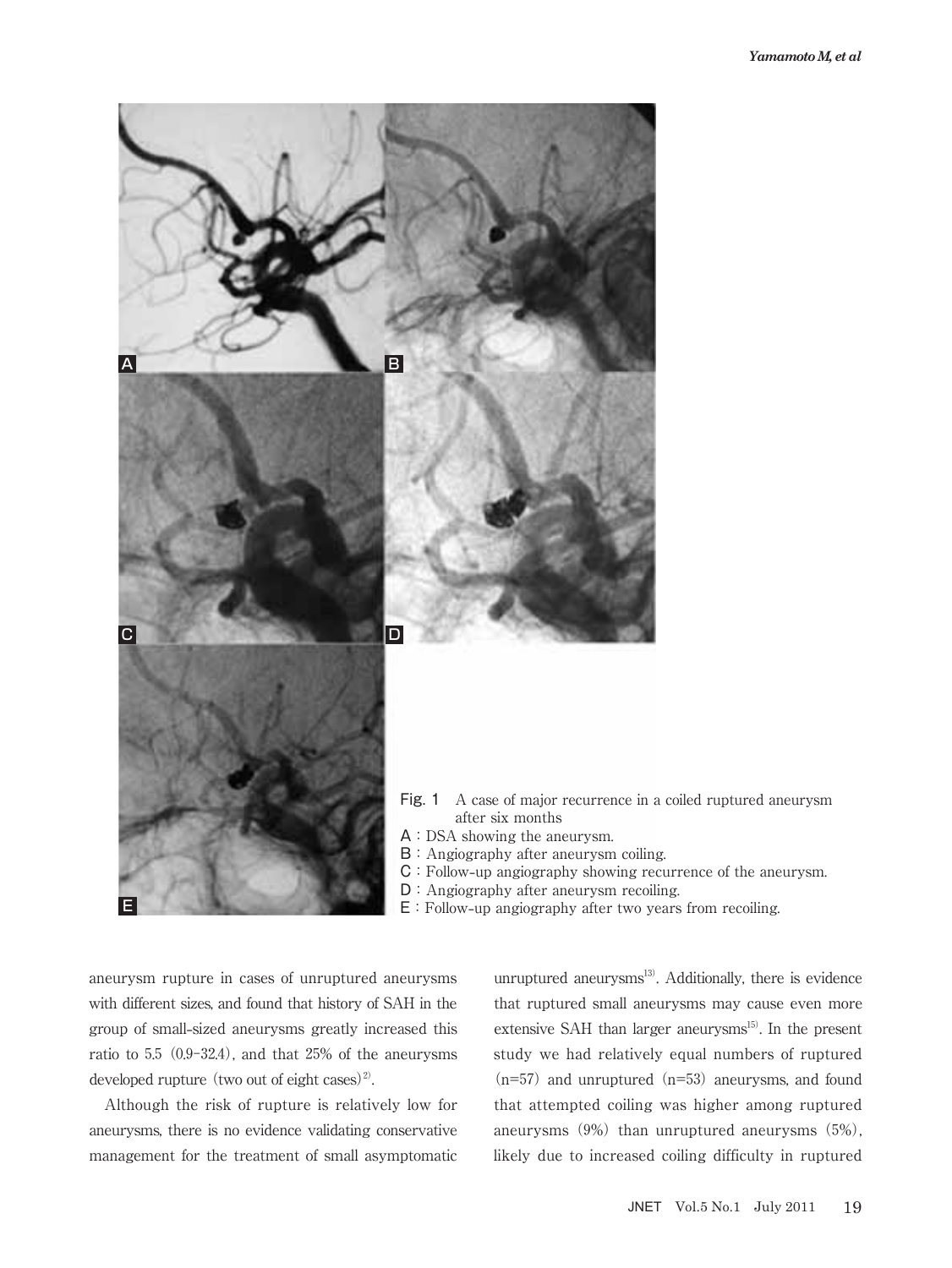



Healing thrombosis of a coiled aneurysm  $(A)$ . Immediate DSA and  $(B)$  nonsubtracted image after coiling showing body filling (C). DSA and (D) nonsubtracted image after one year the coiled aneurysm showed complete occlusion.

aneurysms. Additionally, our radiological follow-up (one year mean duration) confirmed better results among unruptured aneurysms, as shown by a higher percentage of aneurysms developing thrombosis a healing effect that exhibit initial body filling and turning into complete occlusion at follow-up (16% of unruptured aneurysms and  $5\%$  of ruptured aneurysms). Six out of nine  $(67\%)$ unruptured aneurysms showing initial body filling turned into complete occlusion. Further, there was major recurrence in cases of ruptured aneurysms only (10%,  $n=4$ ). Of note, the size of recanalized ruptured aneurysms after coiling was relatively larger than the original aneurysm size. Enlargement of the aneurysm lumen may result from resolution of the intraluminal thrombus or from resolution of the thrombus in a pseudoaneurysm in an adjacent intraparenchymal hematoma<sup>16</sup>. This may be

increasing frequency, it requires long**-**term follow**-**up to ensure the absence of recurrence<sup>3</sup>. In our series, clinical outcome showed that all coiled asymptomatic unruptured aneurysms had good recovery by GOS; however, this was not the case for coiling of ruptured aneurysms. These data suggest that

the one of the reason for high recanalization rate in ruptured aneurysms group. In a study of 489 aneurysms after embolization, Murayama et al.<sup>7)</sup> reported that most recanalizations occurred within three months. Further, Vinuela et al.<sup>18)</sup> reported that most aneurysm recanalizations with GDCs occurred within three months. Follow**-**up angiography is essential after embolization of cerebral aneurysms, while post**-**embolization aneurysm recanalization is usually an early phenomenon. Although endovascular coil embolization appears to be used with

.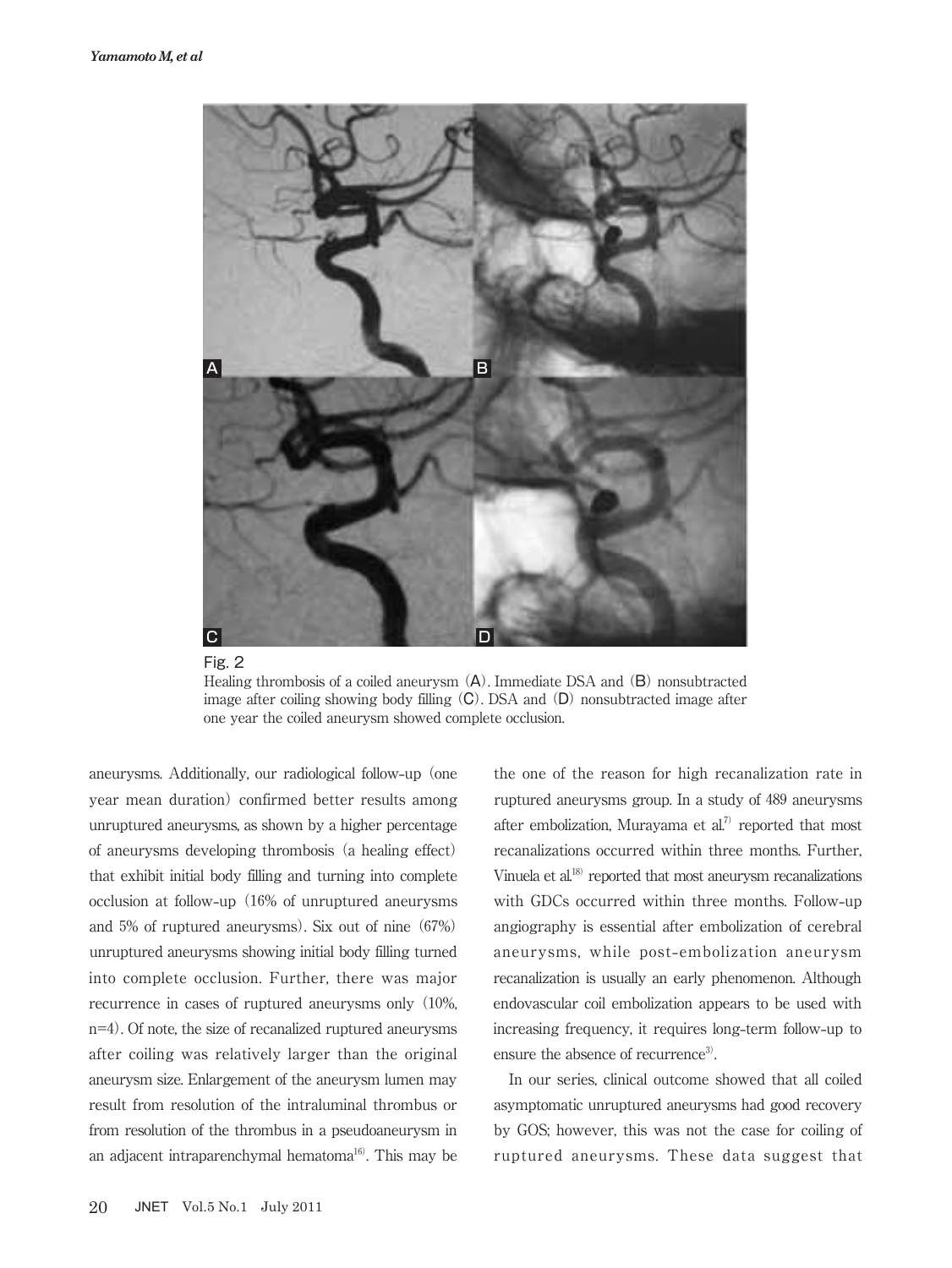endovascular treatment is superior to conservative management in this group of small aneurysms. Brinjikji et al. reported in there meta**-**analysis the risk of periprocedural rupture of the endovascular treatment of very small intracranial aneurysm is higher for larger aneurysms . There were no procedural complications in our cases, which may be the result of precise selection of patients. The proper shaping and positioning of the microcatheter is most important. We chose balloon remodeling technique for 9 aneurysms (16%) in ruptured aneurysms group, and for  $11$  aneurysms  $(21%)$  in unruptured aneurysms group when it was beneficial. A purpose of balloon remodeling technique is mainly supporting a microcatheter. Coiling of very small aneurysms is more challenging than coiling of larger aneurysms . Preventive treatment of unruptured aneurysms should be undertaken by experienced surgeons to obtain optimal outcomes. Moreover, technologic innovations and optimized treatment regimens such as antiplatelet and anticoagulation have significantly reduced morbidity rates in recent years<sup>5</sup>. . Limitations of our study are its retrospective design and relatively short follow**-**up period. Future studies with longer follow**-**up durations, larger numbers of cases, and a prospective design are required.

## Conclusions

Endovascular treatment may be a feasible and effective therapy for very small aneurysms. Coiling of small ruptured aneurysms was effective in controlling hemorrhage. However, this requires strict follow**-**up and might require additional treatment. By contrast, coiling outcome for small unruptured aneurysms was excellent.

#### **References**

- ) Brinjiki W, Lanzino G, Cloft HJ, et al: Endovascular treatment of very small (3 mm or smaller) intracranial aneurysms: report of a consecutive series and a metaanalysis. Stroke 41:116-121, 2010.
- ) Ishibashi T, Murayama Y, Urashima M, et al: Unruptured intracranial aneurysms: incidence of rupture and risk factors. Stroke 40:313-316, 2009.
- ) Johnston SC, Wilson CB, Halbach VV: Endovascular and surgical treatment of unruptured cerebral aneurysms:

comparison of risks. Ann Neurol  $48:11-19$ , 2000.

- ) Juvela S, Porras M, Poussa K: Natural history of unruptured intracranial aneurysms: probability of and risk factors for aneurysm rupture. *J Neurosurg*  $93:379-$ 387, 2000.
- ) Lanterna LA, Tredici G, Dimitrov BD: Treatment of unruptured cerebral aneurysms by embolization with guglielmi detachable coils: case**-**fatality, morbidity, and effectiveness in preventing bleeding**--**a systematic review of the literature. Neurosurgery 55:767-775, 2004.
- ) Lanzino G, Kallmes DF: Endovascular treatment of very small ruptured intracranial aneurysms. *J Neurosurg* 108:1087, 2008.
- ) Murayama Y, Nien YL, Duckwiler G: Guglielmi detachable coil embolization of cerebral aneurysms: years' experience. *J Neurosurg* 98:959-966, 2003.
- ) Nguyen TN, Raymond J, Guilbert F, et al: Association of endovascular therapy of very small ruptured aneurysms with higher rates of procedure**-**related rupture. J Neurosurg 108:1088-1092, 2008.
- ) Niimi Y, Song J, Madrid M: Endosaccular treatment of intracranial aneurysms using matrix coils: early experience and midterm follow-up. Stroke 37:1028-1032, 2006.
- 10) Nussbaum ES, Erickson DL: The fate of intracranial microaneurysms treated with bipolar electrocoagulation and parent vessel reinforcement. Neurosurgery 45:1172-1175, 1999.
- )Proust F, Debono B, Hannequin D, et al: Treatment of anterior communicating artery aneurysms: complementary aspects of microsurgical and endovascular procedures. J Neurosurg 99:3-14, 2003.
- )Raymond J, Guilbert F, Weill A: Long**-**term angiographic recurrences after selective endovascular treatment of aneurysms with detachable coils. Stroke 34:1398-1403, 2003.
- 13) Rinkel GJ, Djibuti M, Algra A: Prevalence and risk of rupture of intracranial aneurysms: a systematic review. Stroke 29:251-256, 1998.
- 14) Roy D, Milot G, Raymond J: Endovascular treatment of unruptured aneurysms. Stroke 32:1998-2004, 2001.
- )Russell SM, Lin K, Hahn SA, et al: Smaller cerebral aneurysms producing more extensive subarachnoid hemorrhage following rupture: a radiological investigation and discussion of theoretical determinants. J Neurosurg 99:248-253, 2003.
- )Sluzewski M, van Rooij WJ: Early rebleeding after coiling of ruptured cerebral aneurysms: incidence, morbidity, and risk factors.  $A/NR$  26:1739-1743, 2005.
- )Unruptured intracranial aneurysms: risk of rupture and risks of surgical intervention. International Study of Unruptured Intracranial Aneurysms Investigators. N Engl J Med 339:1725-1733, 1998.
- )Vinuela F, Duckwiler G, Mawad M: Guglielmi detachable coil embolization of acute intracranial aneurysm: perioperative anatomical and clinical outcome in patients. *J Neurosurg* 86:475-482, 1997.
- 19) Weir B: Unruptured intracranial aneurysms: a review.  $J$